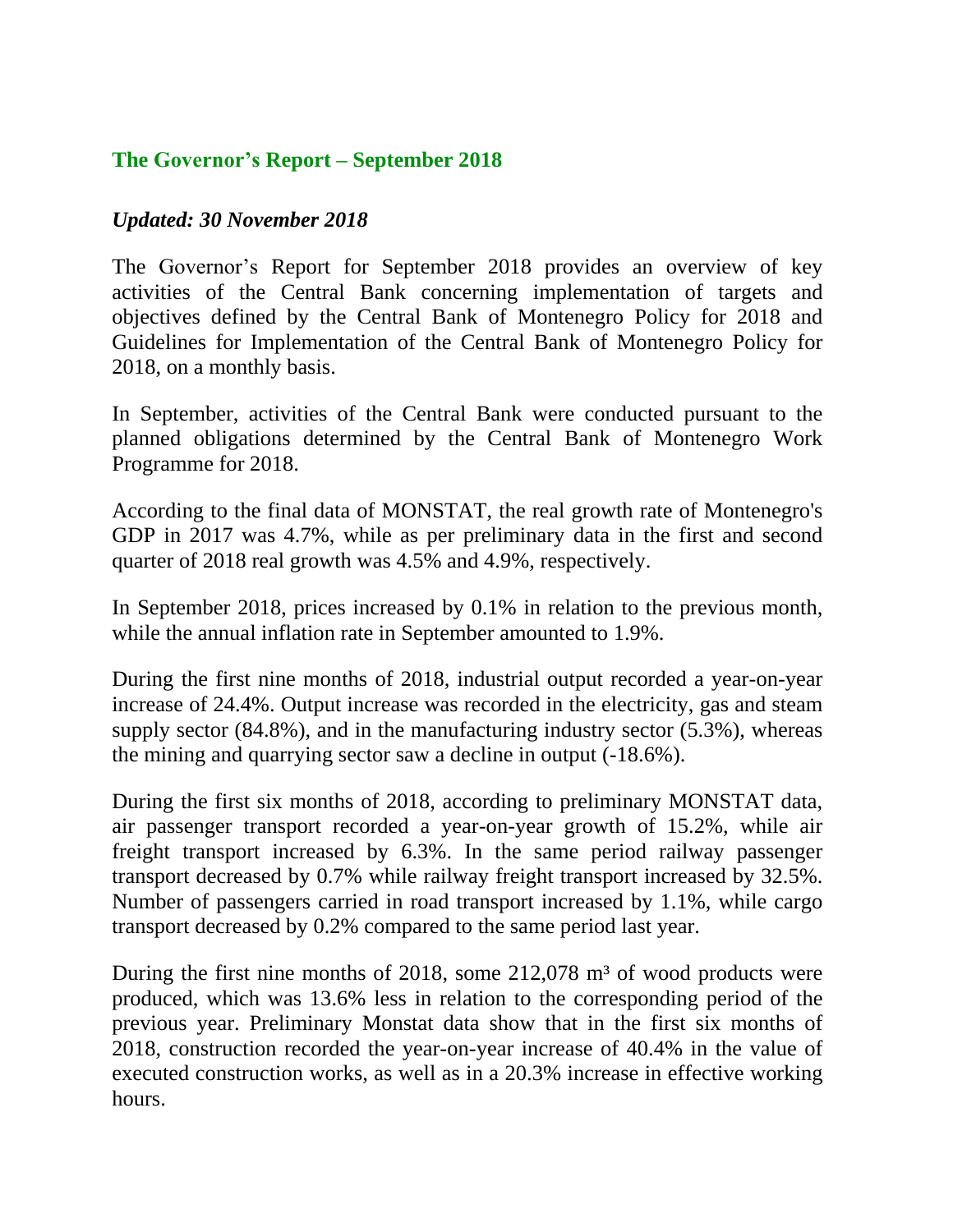In September 2018, the average number of employed persons amounted to 195,784, which is an increase of 0.4% compared to the previous month and 6% more in relation to September 2017. In September 2018, the number of unemployed persons amounted to 39,902, which represents a decrease of 2.7% in relation to the previous month and a decrease of 18.2% compared to September 2017.

As at 30 September 2018, out of 45,272 business entities registered as active in the Central Registry of Business Entities, and with active accounts in the Central Registry of Transaction Accounts, a total of 13,604 or 30.1% were frozen. Compared to the previous month, the number of blocked business entities increased by 0.2%. At end-September 2018, the total amount of debt used as the basis for the freezing of accounts amounted to 630.2 million euros, showing a monthly increase of 0.4%.

As at 30 September 2018, out of the total number of business entities with frozen accounts (13,604) a total of 2,223 business entities were under uninterrupted blockage up to 365 days, with frozen funds in the amount of 48,804,487.40 euros or 7.7% of the total amount of frozen funds. The number of business entities under uninterrupted blockage for over 365 days was 11,381 with frozen funds in the amount of 581,399,567.58 euros or 92.3% of the total amount of frozen funds of business entities.

On 30 September 2018, debt concentration was relatively high, considering that top 10 debtors (0.08% of total recorded debtors) accounted for 16% of the total debt being the basis for freezing of accounts. In addition, 50 of blocked business entities (0.4% of total number of blocked business entities) accounted for 38.5% of the total debt used as the basis for the account freeze.

At end-September 2018, total assets and liabilities decreased by 1.8% compared to the previous month and amounted to 4,412.6 million euros. In terms of the structure of aggregate balance sheet of banks, total loans of banks make up the dominate share. At end-September 2018, total loans amounted to 2,989.6 million euros, which is 2.1% lower in relation to the previous month while they were 10.7% higher in relation to September of the previous year.

In the structure of liabilities, deposits made up the main share of 78.4%. In September 2018, banks' deposits amounted to 3,459.3 million euros recording a monthly decline of 2.1%, and a year-on-year increase of 10.3%. Total capital of banks at end-September 2018 amounted to 518.3 million euros, which is only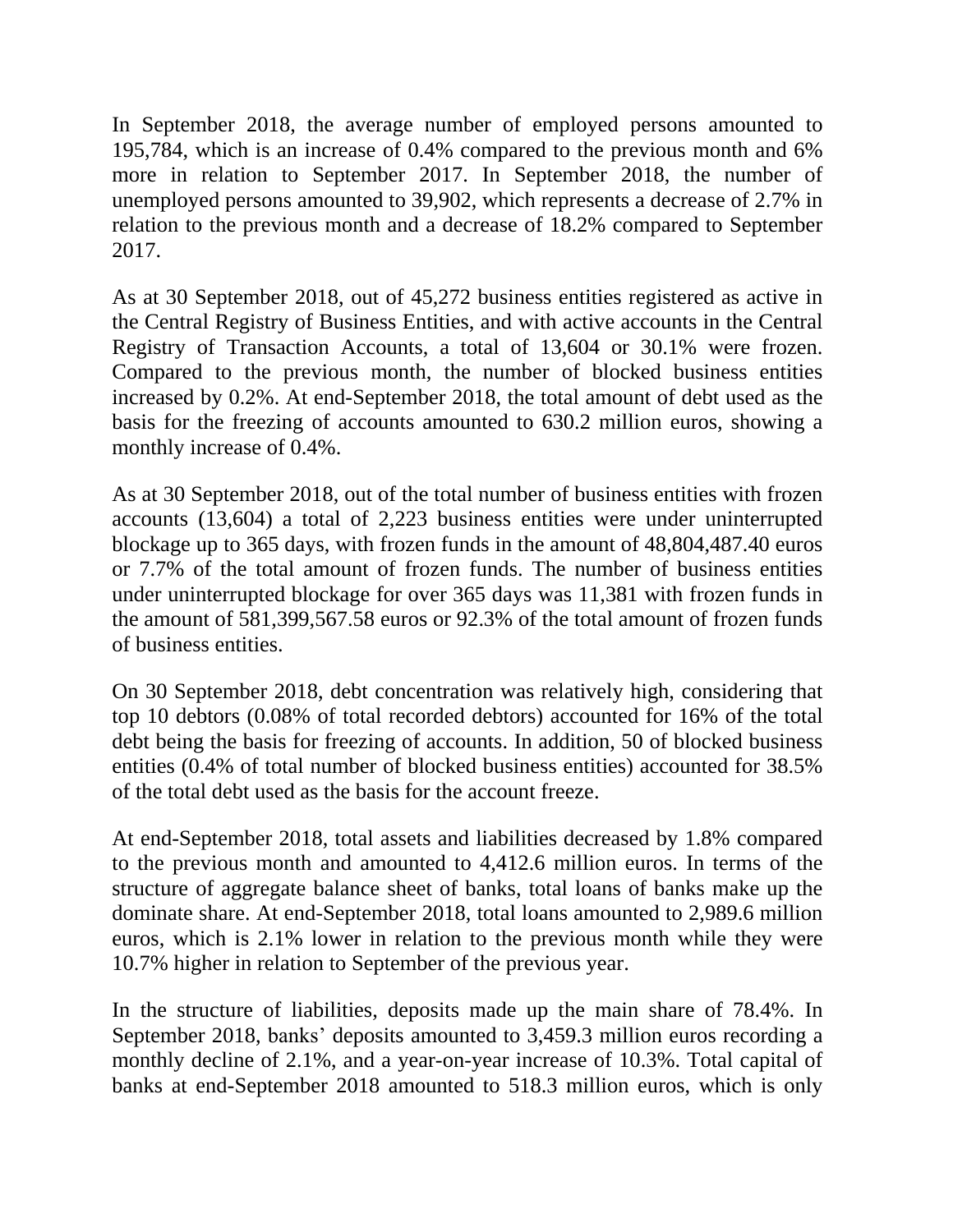slightly higher in relation to the previous month, while there was a decrease of 0.9% in relation to the corresponding period of the previous year.

In September, past due loans (without interests and accruals) amounted to 231.7 million euros, which is a decrease of 11.4% in relation to the previous month, while they recorded an increase of 1.1% in relation to September 2017. At end-September 2018, non-performing loans (without interests, and prepayments and accruals) amounted to 200.6 million euros and made up 6.7% of total loans. In relation to the previous month, non-performing loans of banks decreased by 2.7%, while they recorded an annual increase of 0.4%.

The weighted average lending effective interest rate (WALEIR) on total loans approved amounted to 6.40% at end-September 2018, which represents a monthly decrease of 0.02 percentage points, while in relation to end of the previous month it recorded a decrease of 0.58 percentage points. The weighted average effective lending interest rate (WALEIR) on new loans amounted to 6.55% in September 2018, which represents a monthly increase of 0.07 percentage points, and a decrease of 0.46 percentage points in relation to September 2017. The weighted average effective deposit interest rate (WAEDIR) amounted to 0.58% at end-September 2018. The rate saw a monthly growth of 0.03 percentage points, and a year-on-year decline of 0.17 percentage points.

At end-September 2018, reserve requirements of banks amounted to 259.3 million euros, which represents a monthly increase of 8.5 million euros or 3.4%, while in relation to the end of the previous year, reserve requirements increased by 33.9 million euros or 15%. During September 2018, all banks allocated and maintained reserve requirements within prescribed limits. In the total allocated reserve requirement, 56.3% was allocated to the reserve requirement account in the country, while 43.7% was at the CBCG account abroad.

In the period January-September 2018, the gross insurance premium amounted to 64.9 million euros. Non-life insurance premiums still accounted for the main share in its structure with 83.9%, while invoiced life insurance premiums accounted for 16.1%.

In September 2018, Montenegro Stock Exchange recorded a turnover in the amount of 52.1 million euros, through 184 transactions. Turnover increased by 12.9 times in relation to the previous month. As at 30 September 2018, market capitalization amounted to 2,978 million euros, recording 0.1% increase in relation to the previous month. At end-September 2018, the MONEX index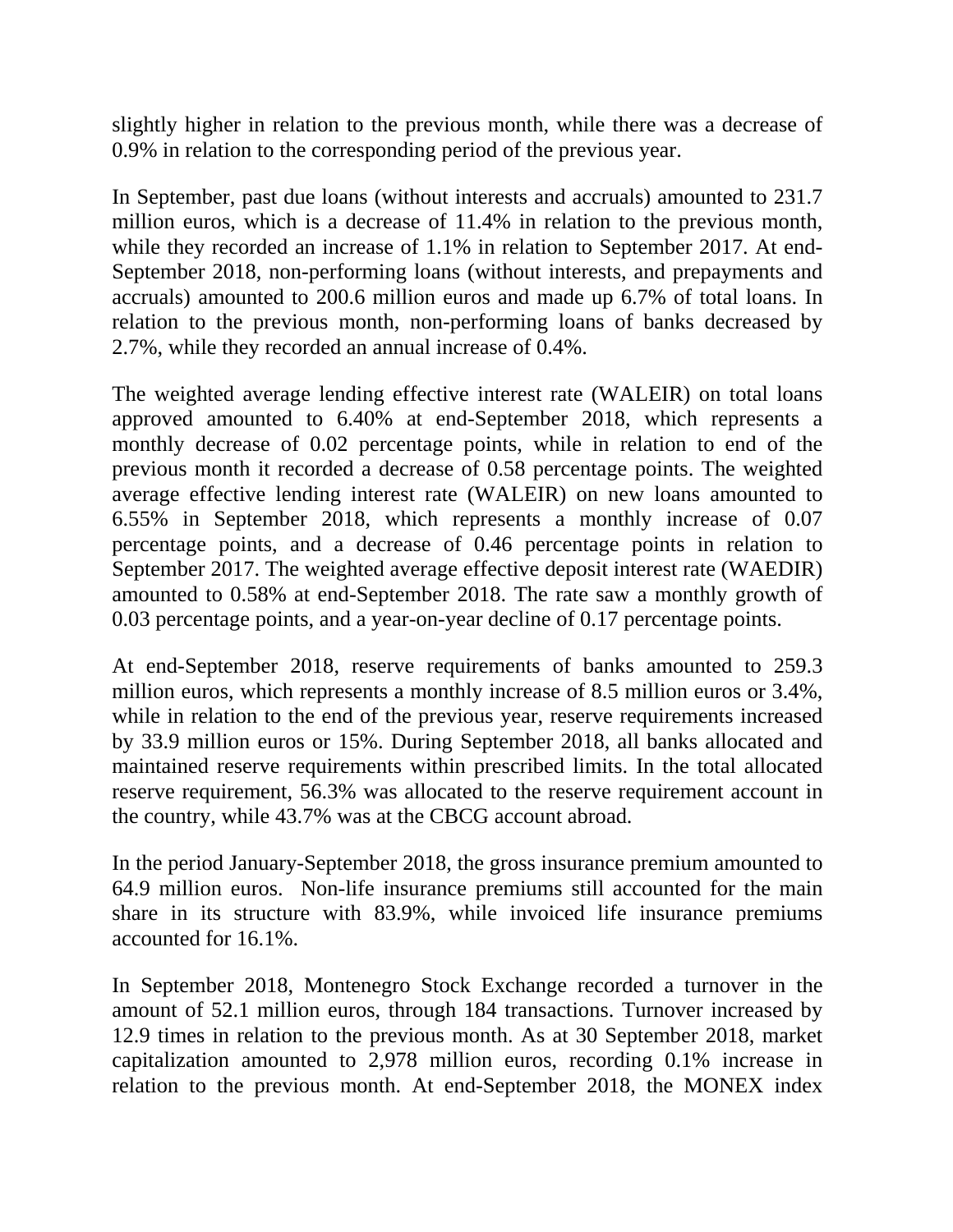stood at 10,455.09 index points, recording a monthly increase of 1%. The MNSE10 index amounted to 798.38 index points increasing by 1.4% in relation to the previous month.

In August 2018, according to the Ministry of Finance estimates, Montenegrin fiscal surplus amounted 34.1 million euros or 0.8% of estimated annual GDP. Source revenues of the budget of Montenegro amounted to 161.2 million euros or 3.6% of estimated annual GDP, which represents a decrease of 1.5% in relation to the plan for August. In relation to source revenues recorded in August 2017, there was an increase of 7.9%. Budget expenditure amounted to 127.1 million euros or 2.8% of estimated annual GDP, which was a year-on-year decrease of 14.3%, and by 19.6% below planned.

According to the Ministry of Finance data, the gross government debt of Montenegro amounted to 3,105 million euros or 70.1% of GDP. Net government debt amounted to 62.3% of GDP.

With a view to fostering and maintaining a sound banking system, Montenegro's banking sector was subject to continuous oversight and analysis. International reserves management was performed based on the principles of liquidity and safety. The activities regarding the Central Bank's function of a fiscal agent were performed successfully. RTGS and DNS systems availability amounted to 100% in September.

In September, the Central Bank carried out significant activities aimed at meeting obligations on the road towards Montenegro's accession to the EU. At the request of the Ministry of Economy, the CBCG submitted data on the total inflow of foreign direct investments in the period January-July 2018, needed for the preparation of material for the meeting of the Subcommittee on Industry, Trade, Customs and Taxes (Chapter 30). Representatives of the CBCG participated in meetings with the IMF expert, Ministry of Finance and Monstat, on the topic of implementation of the *ESA* 2010 methodology in the system of public finances. Meetings were held within the Working Group for the implementation of the *ESA* 2010 methodology into the system of public finances, coordinated by the Ministry of Finance.

The general public was informed timely, and in line with the highest transparency standards about the activities, goals, and results of the CBCG's operations. This was done by means of public announcements, publications, web presentations, and media appearances. Pursuant to the Law Supplementing the